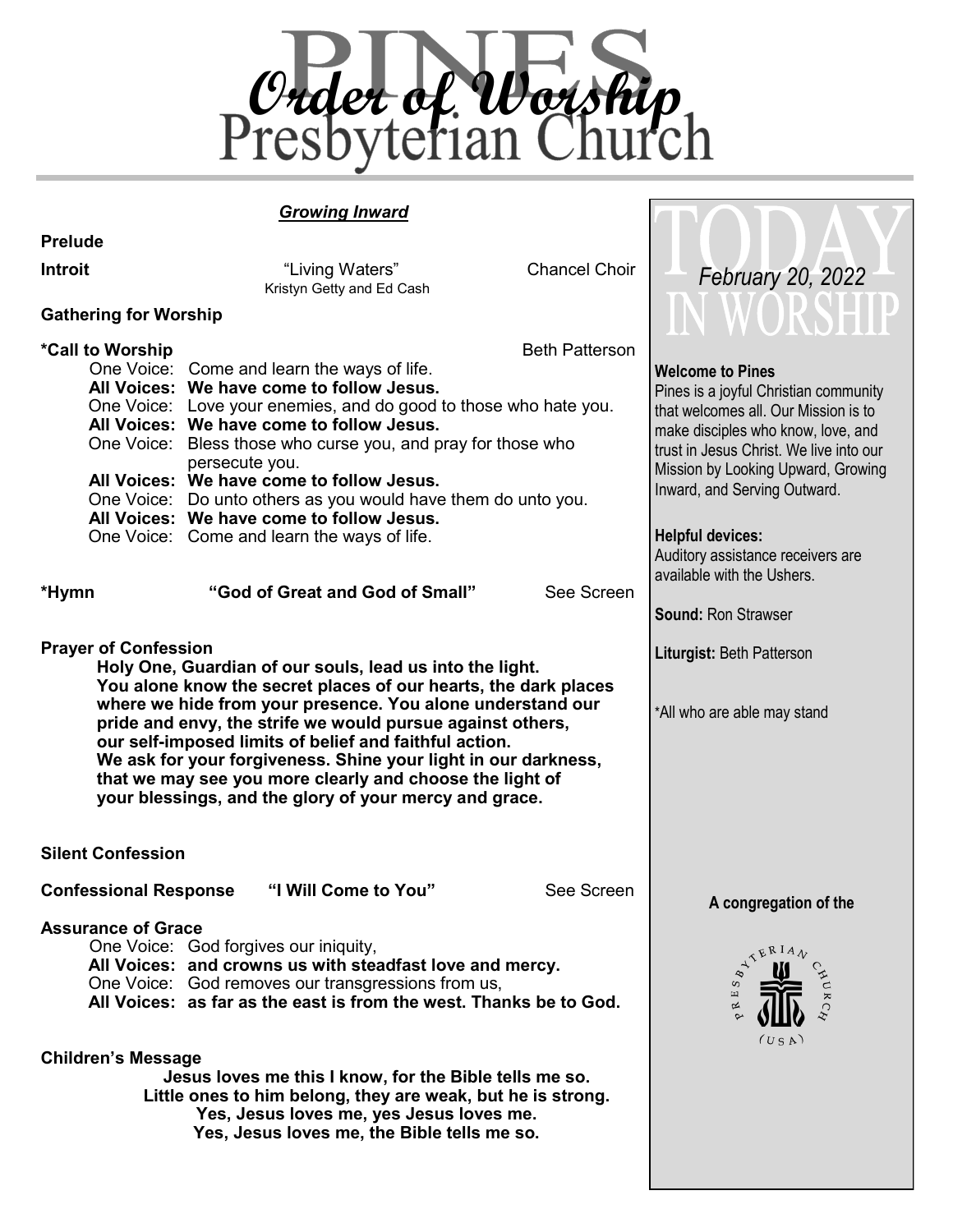#### *Looking Upward*

arr. by Gilbert Martin

**First Reading** 

| Psalm 37:1-11, 39-40 |  |  |  |
|----------------------|--|--|--|
|----------------------|--|--|--|

**Anthem** "I Need Thee Ev'ry Hour" Chancel Choir

**Second Reading** Luke 6:27–38

**Sermon**  $\qquad$  "To Do List" Rev. Andy Gans

**\*Hymn "Great Are You, Lord"** See Screen

|                                                                                                                                                             | Ken and Judy McDyer                                                                                                                                                                                                                                                                                                                                                                               |                      |                                                                                                                                                                                                                                                                          |
|-------------------------------------------------------------------------------------------------------------------------------------------------------------|---------------------------------------------------------------------------------------------------------------------------------------------------------------------------------------------------------------------------------------------------------------------------------------------------------------------------------------------------------------------------------------------------|----------------------|--------------------------------------------------------------------------------------------------------------------------------------------------------------------------------------------------------------------------------------------------------------------------|
| the love of God,<br>We trust in Jesus Christ,<br>fully human, fully God.                                                                                    | *Saying What We Believe from A Brief Statement of Faith<br>In life and in death we belong to God.<br>Through the grace of our Lord Jesus Christ,<br>and the communion of the Holy Spirit,<br>we trust in the one triune God, the Holy One of Israel,<br>whom alone we worship and serve.<br>Jesus proclaimed the reign of God:<br>preaching good news to the poor<br>and release to the captives, |                      | <b>Pray for Pines Members and their</b><br>family<br>in the Military<br>Olivia Williams (Army)<br>Noah Youngflesh (Air Force)<br>Jackie Hayre (Navy)                                                                                                                     |
| healing the sick<br>eating with outcasts,<br>forgiving sinners,                                                                                             | teaching by word and deed<br>and blessing the children,<br>and binding up the brokenhearted,<br>and calling all to repent and believe the gospel.<br>With believers in every time and place,<br>we rejoice that nothing in life or in death<br>can separate us from the love of God in Christ Jesus our Lord.                                                                                     |                      | The Lord's Prayer<br>Our Father, who art in heaven,<br>hallowed be thy name. Thy<br>kingdom come, thy will be done, on<br>earth as it is in heaven. Give us this<br>day our daily bread; and forgive us<br>our debts, as we forgive our<br>debtors; and lead us not into |
| *Gloria Patri<br>Glory be to the Father, and to the Son, and to the Holy Ghost;<br>As it was in the beginning, is now and ever shall be, world without end. | temptation, but deliver us from evil.<br>For thine is the kingdom and the<br>power and the glory, forever.<br>Amen.                                                                                                                                                                                                                                                                               |                      |                                                                                                                                                                                                                                                                          |
| <b>Offering and Offertory</b>                                                                                                                               | "Jesus Loves Me"<br>arr. by Bethel Strawser                                                                                                                                                                                                                                                                                                                                                       | <b>Pines Pealers</b> |                                                                                                                                                                                                                                                                          |
| *Doxology                                                                                                                                                   | Praise God, from whom all blessings flow;<br>Praise God, all creatures here below;<br>Praise God above, ye heavenly host;<br>Praise Father, Son, and Holy Ghost.<br>Amen                                                                                                                                                                                                                          |                      | <b>A Stephen Ministry</b>                                                                                                                                                                                                                                                |
| The Lord's Prayer                                                                                                                                           |                                                                                                                                                                                                                                                                                                                                                                                                   |                      | Congregation                                                                                                                                                                                                                                                             |
| *Hymn<br>*Charge & Benediction                                                                                                                              | "Go to the World"                                                                                                                                                                                                                                                                                                                                                                                 | See Screen           | Words printed by permission<br><b>CCLI 998238</b><br>Portions of our liturgy are from                                                                                                                                                                                    |
|                                                                                                                                                             | *Benediction Response "You Shall Go Out With Joy"                                                                                                                                                                                                                                                                                                                                                 | See Screen           | The Abingdon Worship Annual 2021<br>Copyright © 2019 by Abingdon Press.<br>Used by permission.                                                                                                                                                                           |
| *Postlude and Depart to Serve                                                                                                                               |                                                                                                                                                                                                                                                                                                                                                                                                   |                      | Text this week Thom Shuman used<br>with permission.                                                                                                                                                                                                                      |

#### **Pray for the People of Pines**

Norma Bender

Barbara Caffall Virginia Smith Carolyn Craig Liz Buelow

> **Pray for Friends in Mission** Joy Kreider

Jean Breitenwischer Bruce Wendt Karen MacAllister Darlene Wendt Larry Greenlee Barbara Greenlee Linda Carlson Melissa Sandstrom Nancy Watler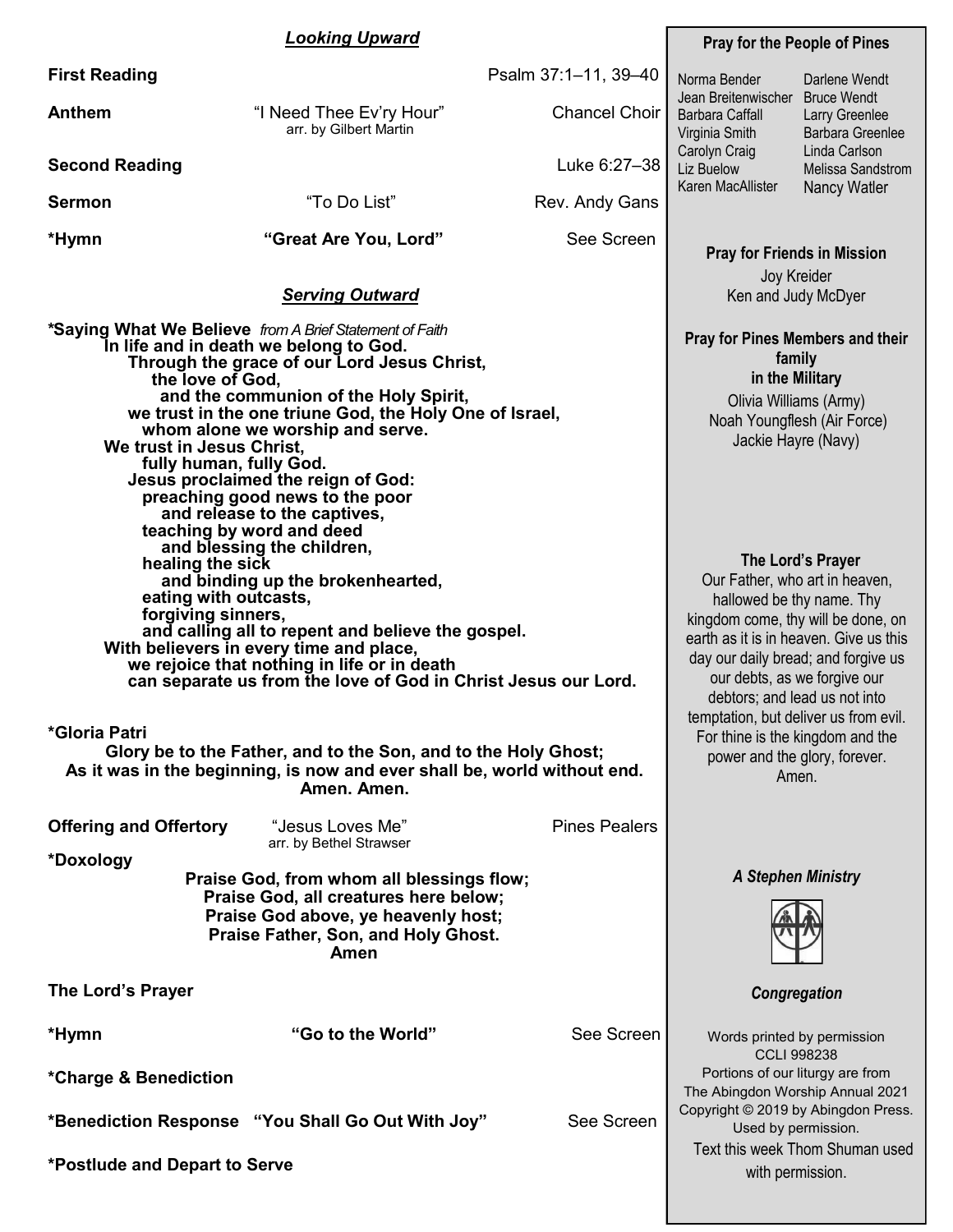# *Calendar for the Week of February 20, 2022*

| p.m.         | 12:00<br>2:00                                            | <b>Caring Ministry Committee</b><br>B. Youngflesh Memorial Service - Sanctuary & FH                                                                                                         |                          |
|--------------|----------------------------------------------------------|---------------------------------------------------------------------------------------------------------------------------------------------------------------------------------------------|--------------------------|
| p.m.         | 4:00<br>7:30                                             | <b>Church Office Closed</b><br>This Week at Pines articles due<br>ALANON Group - Fellowship Hall                                                                                            |                          |
| a.m.<br>p.m. | 7:00<br>1:00<br>2:30<br>6:00                             | Men's Bible Study - Zoom<br>Pines Needles Knitting Group - Prayer Room<br>Weekly Prayer Team - Prayer Room<br>Elder Training - Fellowship Hall                                              |                          |
| a.m.<br>p.m. | 9:00<br>5:45<br>7:00<br>7:00<br>8:00                     | <b>Bulletin Articles Due</b><br>Pines Pealers (Bell Practice) - C12<br>Choir Rehearsal - Choir Room<br>Mosaic practice - Sanctuary<br>Westside AA - Fellowship Hall                         |                          |
| p.m.         | 1:00<br>6:30<br>7:00<br>7:00<br>8:00                     | Lectionary Bible Study<br>Stephen Ministry Training - C10 & C8<br>Space City Singers - Fellowship Hall<br>Stephen Ministers - C10<br>AA - C <sub>3</sub>                                    |                          |
| a.m.         | 5:00                                                     | <b>BSF</b> - Fellowship Hall                                                                                                                                                                | ON                       |
| p.m.         | 6:00                                                     | The Solution AA - C3                                                                                                                                                                        | with $y$                 |
| a.m.<br>p.m. | 9:00<br>9:15<br>9:30<br>10:00<br>10:15<br>10:45<br>12:00 | Nursery open<br>Sunday School<br>Mosaic Church - Gym<br>Choir rehearsal - Choir Room<br>Coffee - Fellowship Hall<br><b>Worship Service - Sanctuary</b><br><b>Confirmation Lessons - N18</b> |                          |
|              |                                                          | 6:00                                                                                                                                                                                        | <b>Pines Youth Group</b> |

**April Newsletter:** Input must be in the office by March 18th at 9 a.m. to cindy@pinespc.org **Next Week's Bulletin:** Submit to the office by Wednesday at 9 a.m. to Chelsea@pinespc.org **Calendar Items:** Input must be in the office by Thursday at 9 a.m. **This Week at Pines email:** Input must be in the office by Monday to micah@pinespc.org **Today's Duty Elder(s):** Judy Shamp

#### **SERMON NOTES**



**Get the latest announcements and reminders right before events** 

**happen. Find us here: https://twitter.com/HoustonPines.** 

> **Find us on Facebook www.facebook.com PinesPresbyterianChurch**

 **The newsletter is available in the Narthex for those unable to access it online.**

> **Our Worship services are recorded and livestreamed.**